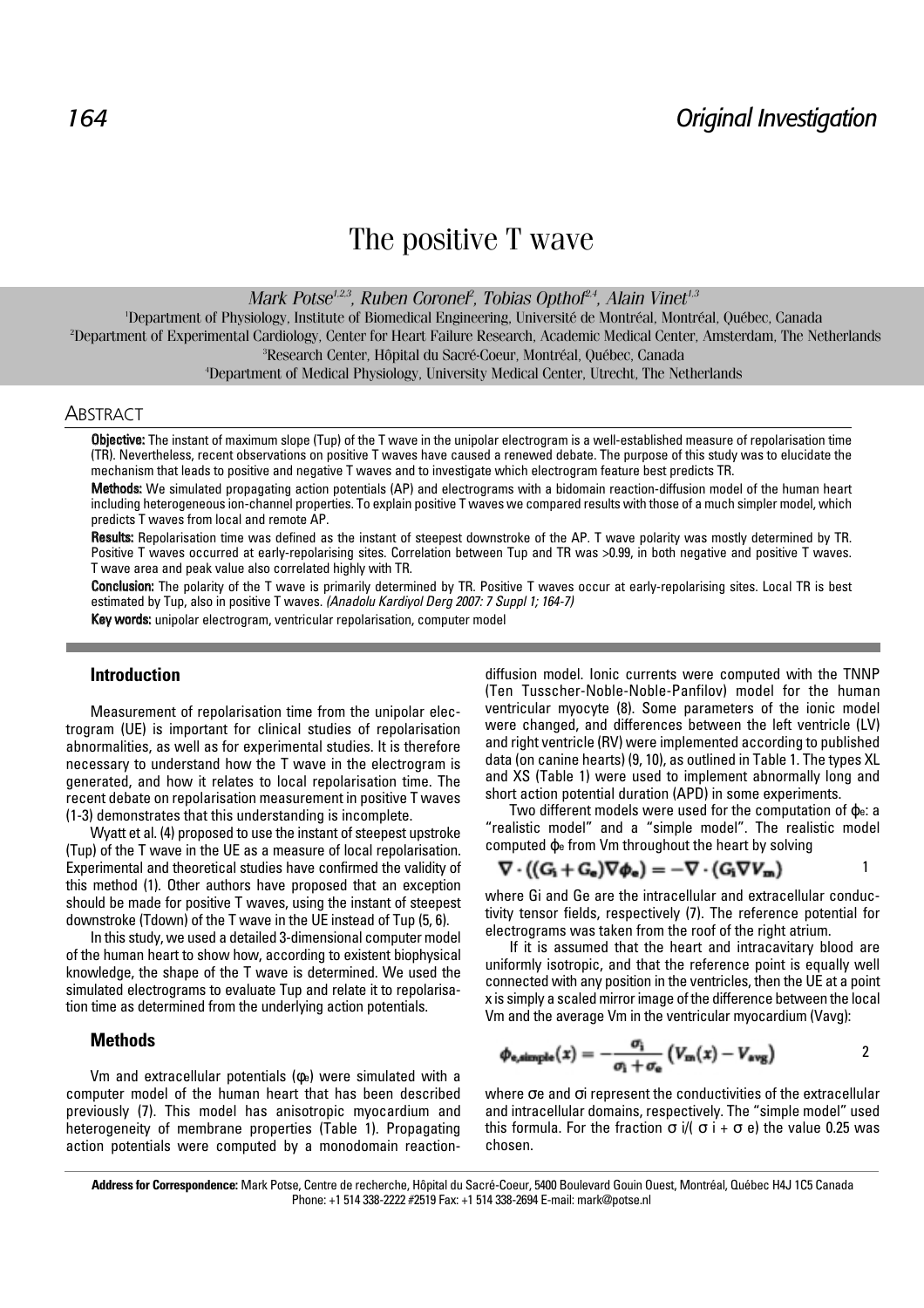Simulations were performed with a normal-heart model and models containing a modified zone of 10mm radius located in the LV free wall. This zone had either abnormally short or abnormally long APD.

T waves could be positive, negative, biphasic, or multiphasic. To allow a division into positive and negative T waves, we evaluated the areas enclosed by the zero line and the electrogram, from the instant 100 ms after local depolarisation to the end of the simulation. A T wave was defined as positive when the positive area exceeded the negative area. Repolarisation time (TR) was defined as the instant of steepest downstroke of Vm. Repolarisation time and Tup were evaluated in the interval from 100 ms after local depolarisation to the end of the simulation (500 ms after the first activation). For positive T waves, Tdown was evaluated in the interval from Tup to the end of the simulation. For negative T waves, Tdown was not assessed.

## **Results**

Figure 1, panel A, demonstrates the simple model for one site in the heart. In panel B, electrograms are compared that were computed with the "simple" and "realistic" models. These simulated electrograms were highly similar. The two models agreed on the polarity of the T wave in 90% of the analysed positions (panel C, N=104 ). Correlation between the T wave area computed by the two models was  $0.96$  (N=10<sup>4</sup>).

These comparisons show that the T wave is essentially determined by the local Vm and by Vavg. The electrogram is positive when local Vm is lower than Vavg. This happens in particular for early-repolarising cells. The electrogram remains positive as long as there are depolarised cells elsewhere in the heart. This implies that all T waves, except for the latest repolarising area, must end positively. The examples in Figure 1 illustrate this.

The simple model does not define electrogram shapes outside the myocardium. The realistic model reproduced the well-known shape of the cavity potential (11).

The simple model also failed to reproduce the low-amplitude electrograms that the realistic model predicted in thin trabeculae.

In the normal heart, positive T waves were found in 44% of the analysed positions. Average TR at locations with positive T waves was 40 ms earlier than at locations with negative T waves. In Figure 2, panel A, TR distribution is shown separately for positive and negative T waves. Most positive T waves were associated with TR that were earlier than those of negative T waves, but some overlap between the two distributions was present. Figure 2, panels B and C, show that T wave area and peak value correlate highly with TR.

Figure 3 shows a sample of electrograms taken from various sites in the heart, selected to show the variation in T wave shape from entirely positive through biphasic to negative. Local repolarisation times are indicated with dots in the electrograms. These are invariably located on the upslope of the T wave. All T waves in this example end positively, and at the same time, as in the simple model.

Differences between repolarisation parameters were computed for N=104 individual positions, and the average and standard deviation of the difference were computed. For positive T waves, Tup underestimated TR by 0.1±2.3 ms and Tdown overestimated TR by 28.7±8.1 ms. Figure 4 shows scatter plots comparing electrogram-based estimates of repolarisation with TR. For negative T wave morphologies, Tup correlated very well with TR. The slope of the regression line was close to 1. For positive T waves the correlation was somewhat lower, but still very high. Correlation between Tdown and TR was much lower, and associated with a slope of only 0.65.

A simulation was performed with a small area in which cells had a very short APD (type XS in Table 1). Statistics were compared with those of the normal heart. While differences in Tup (∆Tup) correlated well (r=0.995) with differences in TR (∆TR), the differences in Tdown (∆Tdown) were more weakly related (r=0.769). Regression slopes were 1.015 for Tup and 0.392 for Tdown. Analysis was limited to those waves that were positive both with and without XS zone (N=4280).



**Figure 1. Comparison between the simple and realistic models of the UE. Panel A shows how an electrogram is reconstructed according to the "simple model". The top panel shows Vavg (dashed line) and local Vm (drawn line) at a position in the right-ventricular subepicardium. The middle panel shows their temporal derivatives (dashed for dVavg/dt). The lower panel shows the reconstructed electrogram. In panel B, electrograms according to the simple model (black lines) are compared to the realistic model (gray lines). In panel C, T wave polarity according to the two models is compared for a sample of 104 positions randomly distributed in the ventricles.**

UE- unipolar electrogram, Vavg- average Vm in the ventricular myocardium

|  |  |  |  | Table 1. Selected parameters of the ionic model |
|--|--|--|--|-------------------------------------------------|
|--|--|--|--|-------------------------------------------------|

| Parameters                           | LV epi | LV M  | (LV&RV) endo | <b>RVM</b> | RV epi | XS    | vı<br>ЛL |
|--------------------------------------|--------|-------|--------------|------------|--------|-------|----------|
| Gto, nS/pF                           | 0.294  | 0.294 | 0.073        | 0.504      | 0.882  | 0.294 | 0.073    |
| G <sub>Ks</sub> , nS/pF              | 0.245  | 0.062 | 0.245        | 0.112      | 0.490  | 0.735 | 0.010    |
| G <sub>Kr</sub> , n <sub>S</sub> /pF | 0.096  | 0.096 | 0.096        | 0.096      | 0.096  | 0.096 | 0.020    |

Parameter values that are different from the original TNNP model (8) are printed in bold type. The affected parameters (8) are:

 $G_{\text{to}}$  the maximal conductance of the transient outward current. G<sub>Ks</sub>- the maximal conductance of the slow component of the delayed rectifier current. G<sub>K</sub>- the maximal conductance of the rapid component of the delayed rectifier current

Units are: nS- nanoSiemens, pF- picoFarad,

endo– endocardium, epi– epicardium, LV– left ventricle, M– M-cell (mid-mural cell), RV- right ventricle, XL- abnormally long action potential duration, XS- abnormally short action potential duration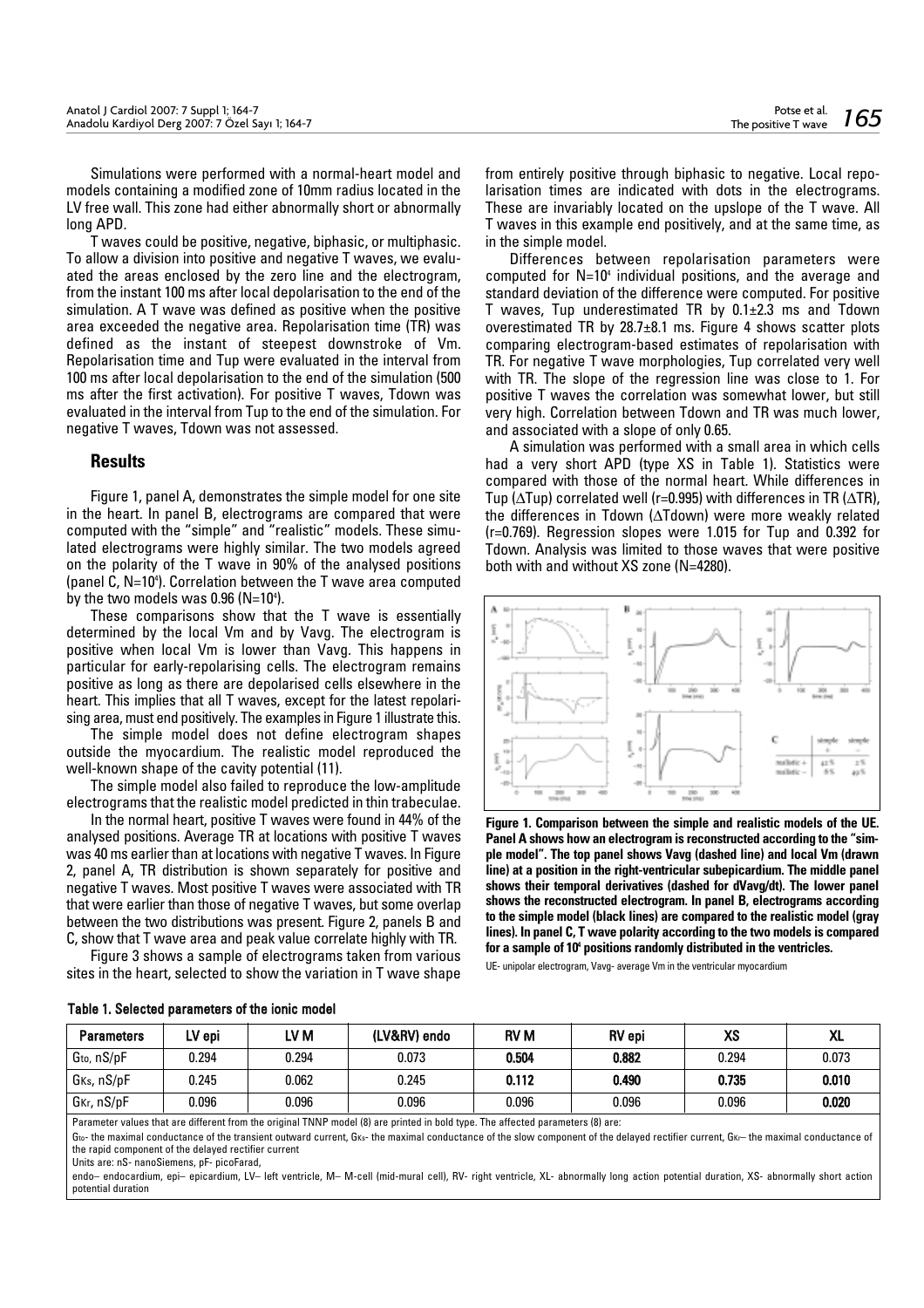# **Discussion**

Our model predicts that 1) the polarity of the T wave is mostly determined by the difference between local membrane potential and the average of all membrane potentials in the ventricles. Positive T waves occur therefore at early-repolarising sites, negative T waves at late-repolarising sites. 2) Local repolarisation time is best estimated by the instant of maximum slope of the T wave, whatever its polarity. 3) Failure of this method is to be expected in thin isolated bundles. 4) All T waves end at the same time. 5) All but the very latest T waves end positively. We have shown that at least for T waves in healthy tissue the UE can be understood as a downscaled and inverted difference between the local Vm and the average Vm in the heart. With this simple model, the meaning of the T wave in the UE is immediately clear. The signal is positive when the local Vm is more negative than the average, and negative when the local Vm is more positive. The most early repolarising sites are



**Figure 2. Panel A: Distribution of TR for positive T waves (black bars) and for negative T waves (white bars); N =104 . Panel B: scatter plot demonstrating the correlation between TR and T wave integral; N=1000 for clarity. Panel C: scatter plot demonstrating the correlation between TR and T wave peak value; N=1000**

TR- repolarization time

therefore characterized by positive T waves. Later sites have an initially negative T wave, due to the decrease of the average potential caused by the earlier sites. When they repolarise themselves, their Vm quickly becomes more negative than the average, causing a rapid change in their UE from negative to positive. Only the latest repolarising sites have entirely negative T waves. In a computer model, not disturbed by noise and electrical interference, it is possible to see that all T waves are either positive or biphasic with a positive second phase, except at the very latest repolarising sites. In addition, all T waves end simultaneously. Both the "simple model" and the more realistic bidomain model demonstrate that the steepest upslope of the T wave is associated with the steepest downslope of local Vm.

#### **Acknowledgements**

Computational resources for this work were provided by the Réseau québécois de calcul de haute performance (RQCHP). M. Potse was supported by a postdoctoral award from the Groupe de recherche en sciences et technologie biomédicale (GRSTB), Ecole Polytechnique and Université de Montréal; and by the Research Center of Sacré-Cœur Hospital, Montréal, Québec, Canada.



**Figure 3. Simulated electrograms from various sites in the ventricles, selected to show a variety of T wave shapes from positive through biphasic to negative. Local TRs are indicated with dots**

TR- repolarization time



**Figure 4. Correlation between TR and electrogram-based estimates. Tup was compared with TR, for negative T waves (left) and for positive T waves (middle). Tdown was only evaluated for positive T waves (right). Insets show parameters for a linear fit, correlation coefficient (r) and number of sites included (N). The dashed line in each panel shows the linear fit; solid lines show the identity relation. Tdown - instant of steepest downstroke of the T wave**